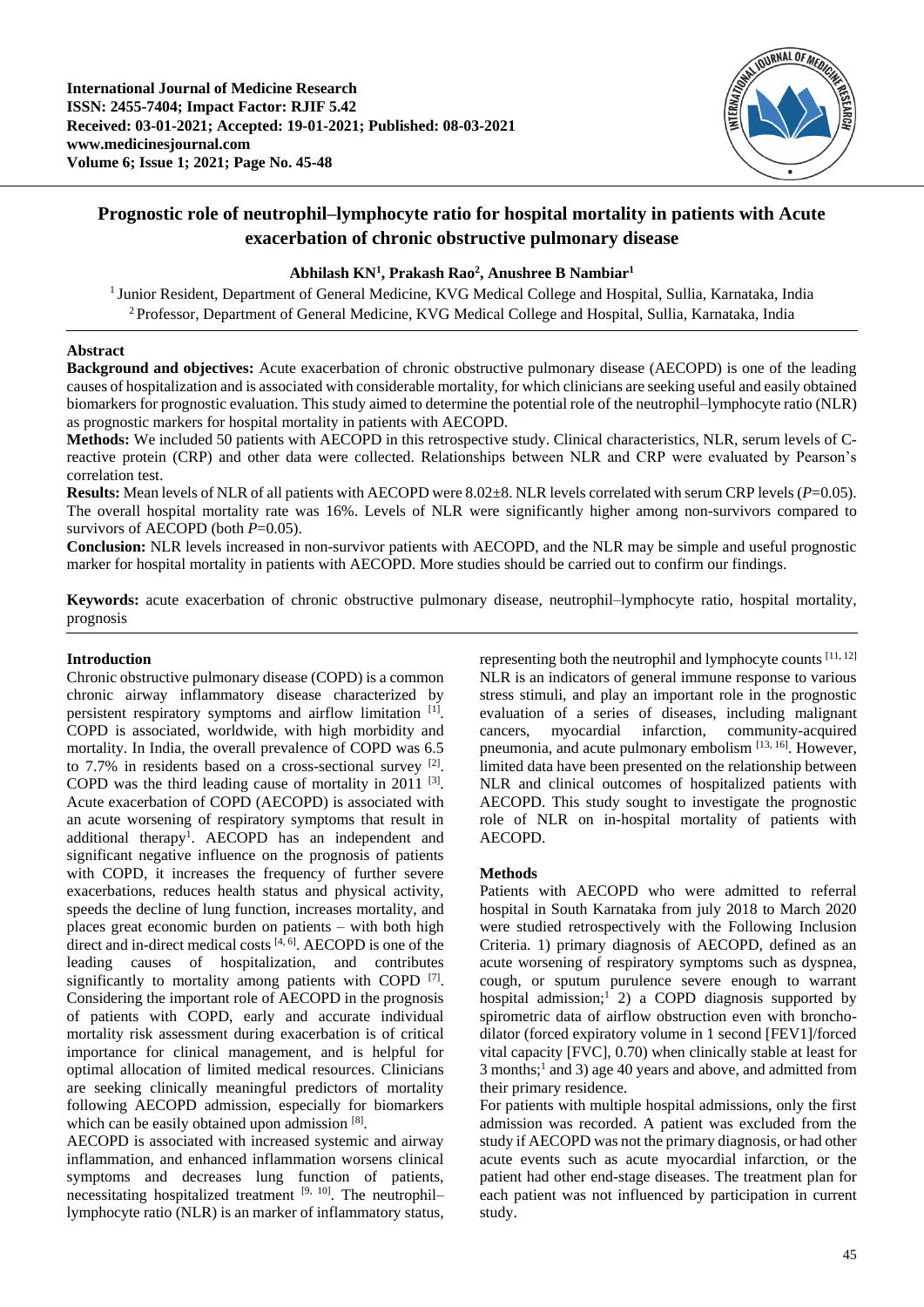Demographic and clinical data were collected from all subjects, including: age, gender, smoking history, lung function test results (FEV1, FEV1%Pred, FVC, and FEV1/FVC), arterial blood gas on admission (SpO2, PaO2, PaCO2, and pH value), serum C-reactive protein (CRP) levels, complete haemogram on admission before antibiotic treatment (white blood cell, platelets, neutrophils, lymphocytes;) length of hospital stay, and in-hospital mortality.

### **Statistical analysis**

Data are represented as mean  $\pm$  standard deviation. Categorical data are represented as frequencies and percentages. Differences between the survivor and non-survivor groups were compared by chi-squared test for categorical variables and an unpaired *t*-test for continuous variables. In addition, we assessed the ability of two- or three-marker combinations to predict in-hospital mortality with methods recommended by Creaney *et al*. [17] Data on NLR, and CRP were transformed with the natural logarithm and then standardized relative to controls; a logistic regression to

predict AECOPD death/alive status was used to determine the weight given to each standardized marker. Data analysis was conducted using SPSS 18.0 for Windows. The level of significance for all statistical tests was set as a two-sided *P*value of 0.05.

#### **Results**

## **Characteristics of included subjects**

During the above study period 80 patients had symptoms of COPD out of which 50 patients with AECOPD met our inclusion criteria and were included in this study. There were 39 men and 11 women, and the mean age was 61 years.; the mean FEV1% predicted value was 56%, suggesting most patients presented with moderate airflow limitation. Overall, 45 (90%) patients with AECOPD underwent a chest X-ray or chest CT scan examination. The mean length of hospitalization was 15 days, and 8 patients died during hospitalization, corresponding to an in-hospital mortality of 16%. The clinical characteristics, lung function data, and main laboratory findings of survivors and non-survivors are listed in Table 1.

| <b>Table 1:</b> Clinical summary of patients with AECOPD |  |  |
|----------------------------------------------------------|--|--|
|----------------------------------------------------------|--|--|

| <b>Clinical characteristic</b>         | Overall $(n=50)$  | Survivor $(n=42)$ | Non-survivor $(n=8)$ | $P$ -value |  |
|----------------------------------------|-------------------|-------------------|----------------------|------------|--|
| Age (year)                             | $61 \pm 10$       | $60+10$           | $67+10$              | ,0.001     |  |
| Gender, $n$ $\left(\frac{9}{6}\right)$ |                   |                   |                      |            |  |
| Male                                   | 39 (78%)          | 34 (81%)          | 5(63%)               |            |  |
| Female                                 | 11(22%)           | 08 (19%)          | 3 (37%)              | 0.831      |  |
| Smoking status, n (%)                  |                   |                   |                      |            |  |
| Current/ever smoker                    | 38(76%)           | 33(78%)           | 6(75%)               | 0.928      |  |
| Never smoker                           | 12 (24%)          | 09(22%)           | 2(25%)               | 0.535      |  |
| FEV1(L)                                | $1.33 \pm 0.5$    | $1.35 \pm 0.6$    | $1.18 \pm 0.4$       | 0.117      |  |
| FEV1%Pred (%)                          | $56.12 \pm 21.4$  | $56.97 \pm 21.7$  | $50.01 \pm 18.2$     | 0.065      |  |
| FVC(L)                                 | $2.32 \pm 0.8$    | $2.37 \pm 0.8$    | $1.99 \pm 0.6$       | 0.007      |  |
| $FEV1/FVC$ $%$ )                       | $53.54 \pm 11.7$  | $53.74 \pm 11.7$  | $52.08 \pm 11.7$     | 0.421      |  |
| SpO2(%)                                | $95.67 \pm 6.4$   | $95.87 \pm 6.5$   | $94.22 \pm 5.3$      | 0.143      |  |
| PaO2 (mmHg)                            | $86.62 \pm 31.2$  | $87.06 \pm 29.5$  | $82.47 \pm 42.1$     | 0.514      |  |
| PaCO <sub>2</sub> (mmHg)               | $46.47 \pm 15.9$  | $45.64 \pm 15.1$  | $52.41 \pm 19.8$     | 0.015      |  |
| pHvalue                                | $7.40 \pm 0.06$   | $7.41 \pm 0.06$   | $7.36 \pm 0.08$      | < 0.001    |  |
| WBC $(\times 10*9/L)$                  | $8.45 \pm 4.3$    | $8.05 \pm 3.7$    | $11.63 \pm 6.6$      | < 0.001    |  |
| Platelet $(\times 10*9/L)$             | $192.95 \pm 90.9$ | $192.60 \pm 90.8$ | $180.05 \pm 92.5$    | 0.397      |  |
| Neutrophils $(\times 10*9/L)$          | $6.49{\pm}4.2$    | $5.98 \pm 3.6$    | $10.16 \pm 6.2$      | < 0.001    |  |
| Lymphocytes (×10*9/L)                  | $1.20 \pm 0.6$    | $1.25 \pm 0.6$    | $0.87 \pm 0.6$       | < 0.001    |  |
| <b>NLR</b>                             | $8.02 \pm 8.7$    | $7.08 \pm 8.19$   | $16.61 \pm 10.1$     | < 0.001    |  |
| $CRP$ (mg/L)                           | $65.22 \pm 14.4$  | $59.22 \pm 19.2$  | $90.76 \pm 10.2$     | < 0.001    |  |
| Hospital LOS(day)                      | $15+9$            | $15+11$           | $15+8$               | 0.642      |  |

Note: Data presented as mean ± SD.

Abbreviations: AECOPD, acute exacerbation of chronic obstructive pulmonary disease; CRP, C-reactive protein; FEV1, forced expiratory volume in one second; FVC, forced

vital capacity; GOLD, Global Initiative for Chronic Obstructive Lung Disease; LOS, length of stay; NLR, neutrophil–lymphocyte ratio; WBC, white blood cell;



**Fig 1:** correlations of the NLR with CRP.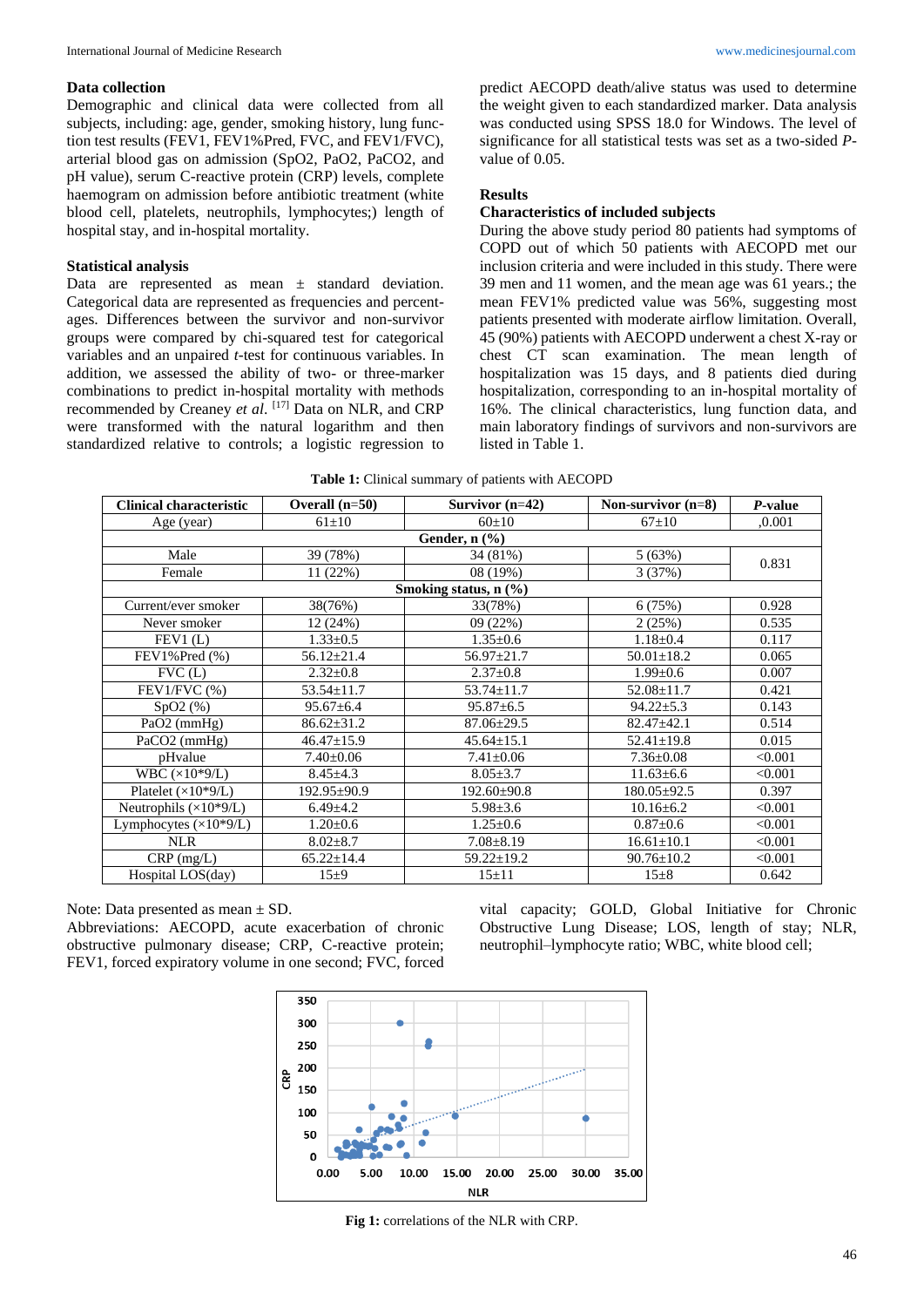#### **NLR levels**

The mean NLR levels across all patients with AECOPD were 8.02. NLR levels correlated positively with serum CRP levels (*P*=0.001), As shown in Table 1, levels of NLR were significantly higher among patients who died in hospital than among those who survived (both *P*,0.05).

#### **Discussion**

AECOPD is an acute event during the clinical course of COPD, and is significantly associated with the clinical outcomes of patients with COPD by worsening clinical symptoms, declining lung function, and increasing mortality.<sup>18</sup> Identifying a simple and reliable biomarker that can accurately assess the mortality risk during AECOPD hospitalization is of great importance for the management of patients and rational allocation of medical resources. In this study, we found that NLR levels correlated with  $CRP - a$ systemic inflammation maker – in patients with AECOPD, and NLR levels were higher in non-survivors than in survivors who were patients with AECOPD; the NLR plays a valuable role in predicting the in-hospital mortality of patients with AECOPD.

COPD is associated with both enhanced airway and systemic inflammation and, during states of exacerbation, the severity of inflammation is significantly increased [19], and may stimulate the increase of the NLR, which may be used as markers of inflammation and as prognostic markers for patients with AECOPD. CRP is a classical inflammatory maker, and has been used to evaluate the systemic inflammation and prognosis of patients with COPD<sup>[20]</sup>. In our study, we observed that serum CRP levels were significantly increased in non-survivor patients with AECOPD. Taylan *et al*. reported that increased NLR is as useful as CRP in the evaluation of elevated inflammation in AECOPD, and the NLR is useful for the early identification of potential acute exacerbations in patients with COPD who have normal levels of traditional markers<sup>[21]</sup>. The NLR is a straightforward and valuable biomarker of AECOPD that may contribute as a predictor for respiratory hospitalization in patients with COPD<sup>[22]</sup>. In this study, we observed that levels of NLR were increased in patients with AECOPD and correlated positively with CRP levels, and NLR levels were higher in nonsurvivors than in survivor patients with AECOPD. The results suggest that the NLR is useful as a prognostic biomarker for hospital mortality in patients with AECOPD. In addition, two studies supported that elevated NLR may be associated with long-term mortality in patients with COPD  $[23, 24]$ . Thus, the NLR plays multiple roles in AECOPD as a predictor of hospitalization, inflammation evaluation, and inhospital/long-term mortality, and is helpful in the clinical management of patients with AECOPD.

Our study suggests that the NLR is a simple and useful biomarker for predicting in-hospital mortality in patients with AECOPD, as routine blood testing is available and affordable for each patient with AECOPD; the clinic utility of the NLR may be superior to that of other markers, which may need specific equipment or reagent. However, there were several limitations in our study. Our result in this study was from a single medical center, and it should be verified in larger studies with multiple centers and with different ethnic groups. More studies are needed to build a more definite conclusion on the prognostic accuracy of NLR in patients with AECOPD for both short- and long-term mortality. Second, future work should examine how the predictive power of the NLR relates

to infection, to determine their ability of discriminating bacterial from nonbacterial AECOPD. Further studies with larger patient series are required to highlight the clinical significance of the NLR in the responses of patients with AECOPD to antibiotic therapy and further exacerbations.

#### **Conclusion**

This study shows in hospital mortality were high among patient with increased levels of NLR, and the NLR is a simple, promising prognostic marker for assessing inhospital mortality in patients with AECOPD. These findings justify further work into the role of the NLR in comprehensive management of patients with AECOPD.

#### **References**

- 1. Vogelmeier CF, Criner GJ, Martinez FJ, *et al*. Global strategy for the diagnosis, management, and prevention of chronic obstructive lung disease 2017 report. GOLD executive summary. Am J Respir Crit Care Med. 2017; 195(5):557-582.
- 2. McKay, Ailsa J *et al*. Prevalence of COPD in India: a systematic review." Primary Care Respiratory Journal. 2012; 21(3):313-321.
- 3. Hoyert DL, Xu JQ. Deaths: preliminary data for 2011. Natl Vital Stat Rep. 2012; 61(6):1-65.
- 4. Soler-Cataluña JJ, Martínez-García MA, Román Sánchez P, Salcedo E, Navarro M, Ochando R *et al*. Severe acute exacerbations and mortality in patients with chronic obstructive pulmonary disease. Thorax. 2005; 60(11):925-931.
- 5. Wedzicha JA, Singh R, Mackay AJ. Acute COPD exacerbations. Clin Chest Med 2014; 35(1):157-163.
- 6. Ozkaya S, Findik S, Atici AG. The costs of hospitalization in patients with acute exacerbation of chronic obstructive pulmonary disease. Clinicoecon Outcomes Res. 2011; 3:15-18.
- 7. Lima FV, Yen TY, Patel JK. Trends in in-hospital outcomes among adults hospitalized with exacerbation of chronic obstructive pulmonary disease. COPD. 2015; 12(6):636-642.
- 8. Singanayagam A, Schembri S, Chalmers JD. Predictors of mortality in hospitalized adults with acute exacerbation of chronic obstructive pulmonary disease. Ann Am Thorac Soc. 2013; 10(2):81-89.
- 9. Zhou X, Li Q, Zhou X. Exacerbation of chronic obstructive pulmonary disease. Cell Biochem Biophys. 2015; 73(2):349-355.
- 10. Groenewegen KH, Postma DS, Hop WC, Wielders PL, Schlösser NJ, Wouters EF *et al*. COSMIC Study Group. Increased systemic inflammation is a risk factor for COPD exacerbations. Chest. 2008; 133(2):350-357.
- 11. Faria SS, Fernandes PC Jr, Silva MJ, *et al*. The neutrophil-to-lymphocyte ratio: a narrative review. Ecancermedicalscience. 2016; 10:702.
- 12. Yang W, Wang X, Zhang W *et al*. Neutrophillymphocyte ratio and platelet-lymphocyte ratio are 2 new inflammatory markers associated with pulmonary involvement and disease activity in patients with dermatomyositis. Clin Chim Acta. 2017; 465:11-16.
- 13. Templeton AJ, McNamara MG, Šeruga B *et al*. Prognostic role of neutrophil-to-lymphocyte ratio in solid tumors: a systematic review and meta-analysis. J Natl Cancer Inst. 2014; 106(6):dju124.
- 14. Yang T, Wan C, Wang H *et al*. The prognostic and risk-